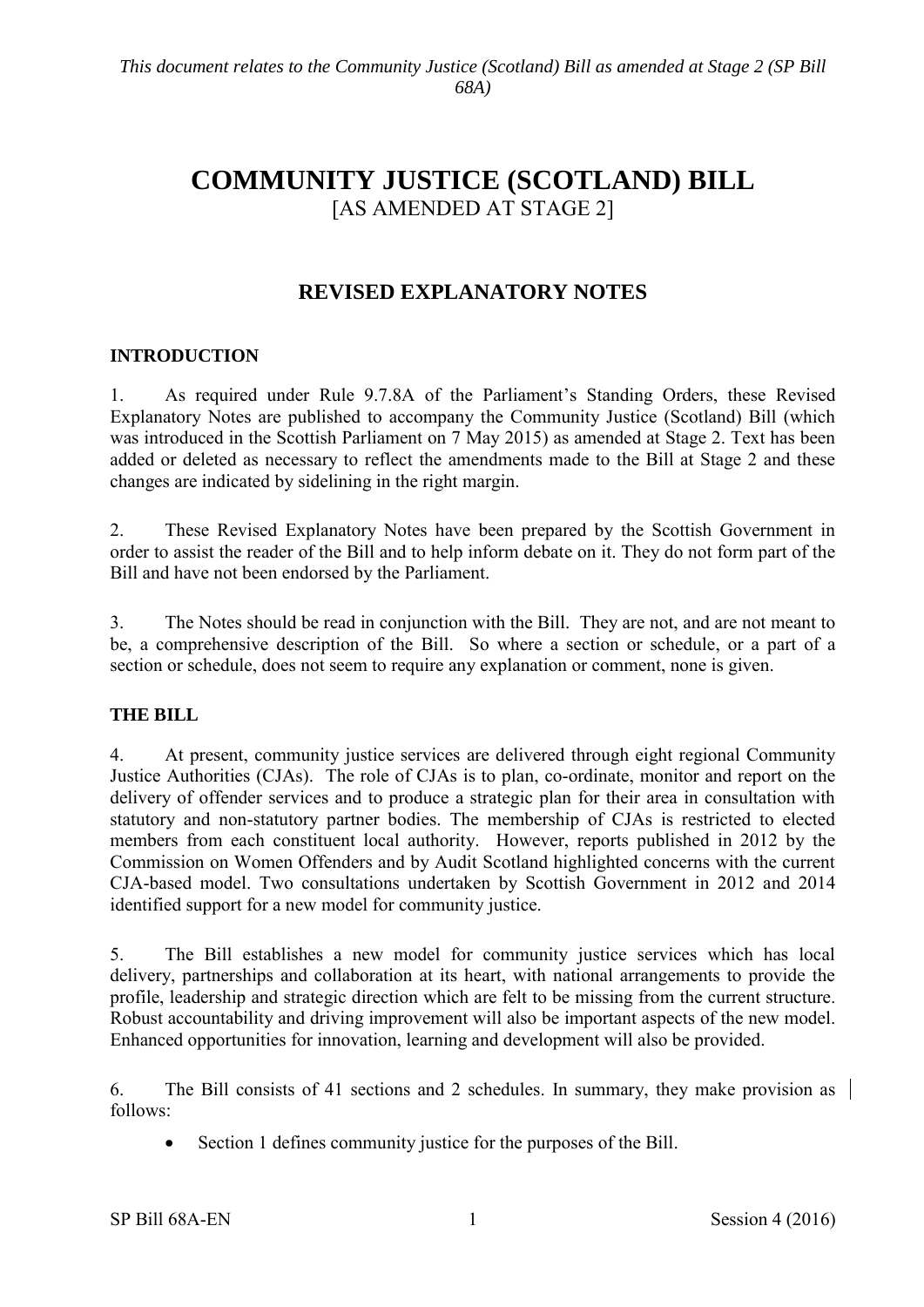- Sections 2 to 11 and schedule 1 establish Community Justice Scotland as an Executive Non-Departmental Public Body and set out its key functions.
- Section 12 identifies community justice partners.
- Section 12A identifies third sector bodies involved in community justice.
- Sections 13 to 16 provide for the development and review of a national strategy for community justice; and for the development and review of a national performance framework.
- Sections 17 to 22 set out how the community justice partners in relation to each local authority area are to prepare and report on an outcomes improvement plan for community justice.
- Sections 23 to 25C require Community Justice Scotland to monitor performance in the area of each local authority against the national performance framework and to provide periodic reports on performance to local community justice partners. Community Justice Scotland is empowered to make recommendations to local community justice partners and the Scottish Ministers on any action it considers necessary in relation to the achievement of outcomes or improvement of performance. Community Justice Scotland must also produce an annual report in relation to performance across Scotland in achieving the outcomes.
- Section 26 makes provision for Community Justice Scotland's involvement in the development and arranging of community justice services.
- Sections 27 to 29 make provision for Community Justice Scotland's functions with regard to innovation, learning and development.
- Section 30 requires Community Justice Scotland and community justice partners to co-operate with each other.
- Section 31 abolishes community justice authorities.
- Sections 32 is an interpretation provision.
- Sections 33 to 37 are supplementary, dealing with matters such as commencement and the making of ancillary provision.
- Schedule 2 amends various pieces of existing legislation in consequence of the Bill provisions.

# **THE SECTIONS**

# **Section 1: Meaning of community justice**

7. Section 1 provides a definition of "community justice" for the purposes of the Bill. It provides that community justice is concerned with the following activities:

- Giving effect to bail conditions, community disposals and post-release control | requirements,
- Managing and supporting persons falling within subsection (2A), (2D) or (2E) with a view to them not offending in future or, if that is not realistic, reducing future offending by them,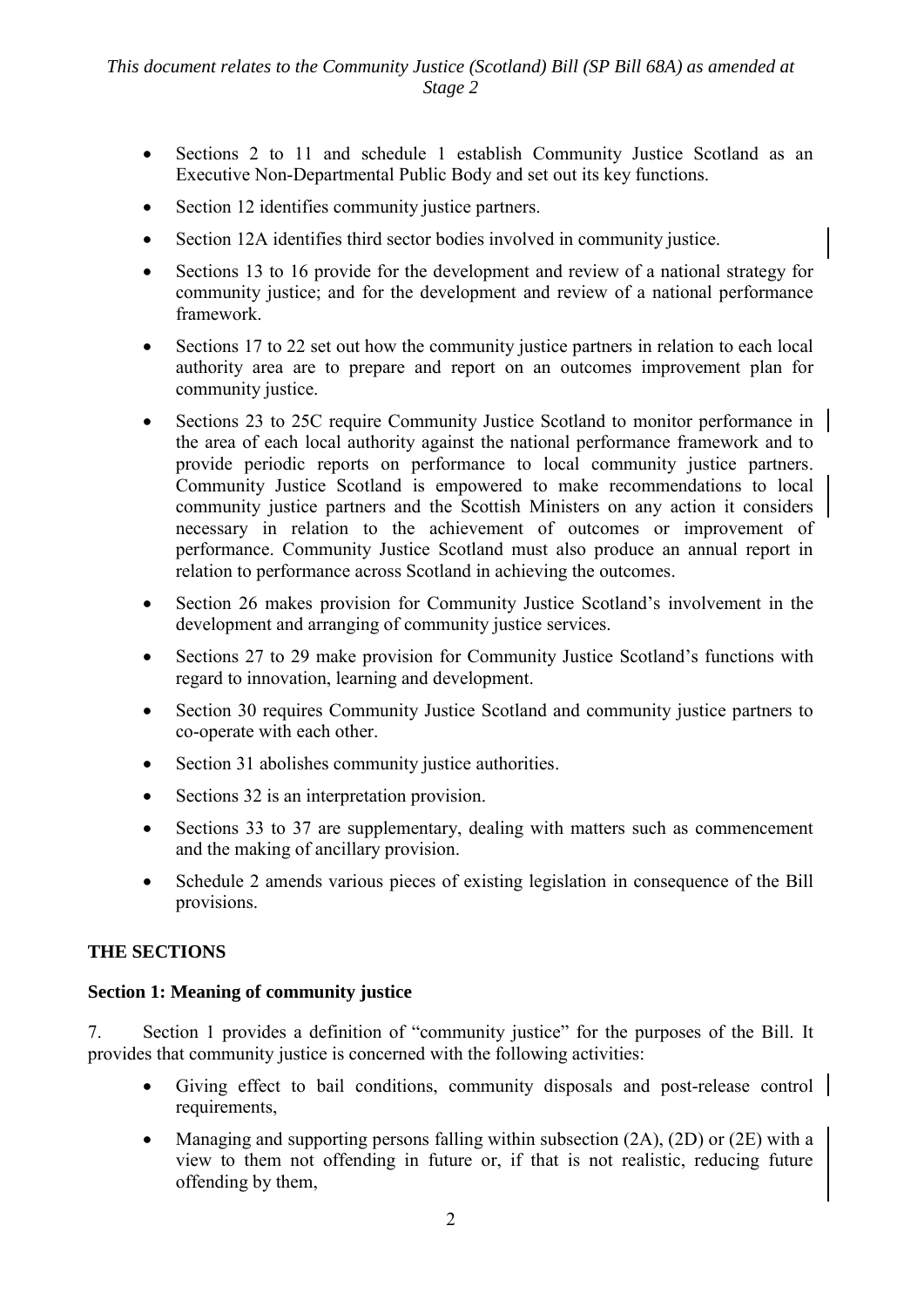- Arranging general services in ways which facilitate persons falling within subsection (2A), (2D) or (2E) accessing and using them,
- Preparing persons who have been convicted of offences and sentenced to imprisonment or detention in penal institutions for release,
- Designing, managing and arranging general services for persons identified as at serious risk of first time offending,
- Managing and supporting persons who fall within subsection (2A), (2D) or (2E) or who are being prepared for release, having been convicted of offences and sentenced to imprisonment or detention in penal institutions, in ways which take into account the safety of other persons in the community, including victims of offences and their families.

8. Section 1 clarifies what is meant by "supporting" and "preparing" and then goes on to set out the persons that fall within subsection (2A), (2D) and (2E). The persons that fall within subsection (2A) are persons who have, anywhere in the world, been convicted of an offence, made the subject of a relevant finding (defined in section 1A(4)(b)), given an alternative to prosecution or arrested on suspicion of having committed an offence. Persons would fall within this subsection wherever in the world such an act occurred. Persons who are the subject of a recognised EU supervision measure (defined in section 1A) fall within subsection (2D) and persons who are 16 or 17 years old and subject to a compulsory supervision order made by virtue of the ground in section 67(2)(j) of the Children's Hearing (Scotland) Act 2011 (having committed an offence) fall within subsection (2E).

9. Section 1A defines certain words and phrases mentioned in section 1. A "recognised EU supervision measure" is a measure imposed in another EU member State (which is effectively an order of a criminal court) which is recognised in Scotland under the Mutual Recognition of Supervision Measures in the European Union (Scotland) Regulations 2014.

10. The term "general services" means services and support provided to people generally rather than specifically to persons falling within section 1(2A), (2D) or (2E). Those services include housing; employment; education; looked-after children; services to address alcohol and drug dependency; and services to address physical and emotional childhood and adolescent trauma.

# **Section 2: Establishment**

11. This section establishes Community Justice Scotland as a body corporate. Community Justice Scotland's Gaelic name (Ceartas Coimhearsnachd Alba) has equal legal status. Community Justice Scotland will be an Executive Non-Departmental Public Body. Section 2 introduces schedule 1 which contains further provision about the establishment and operation of Community Justice Scotland.

# **Section 3: Functions**

12. Section 3 sets out the main functions of Community Justice Scotland. The functions include: promoting the national strategy; monitoring, promoting and supporting improvement in,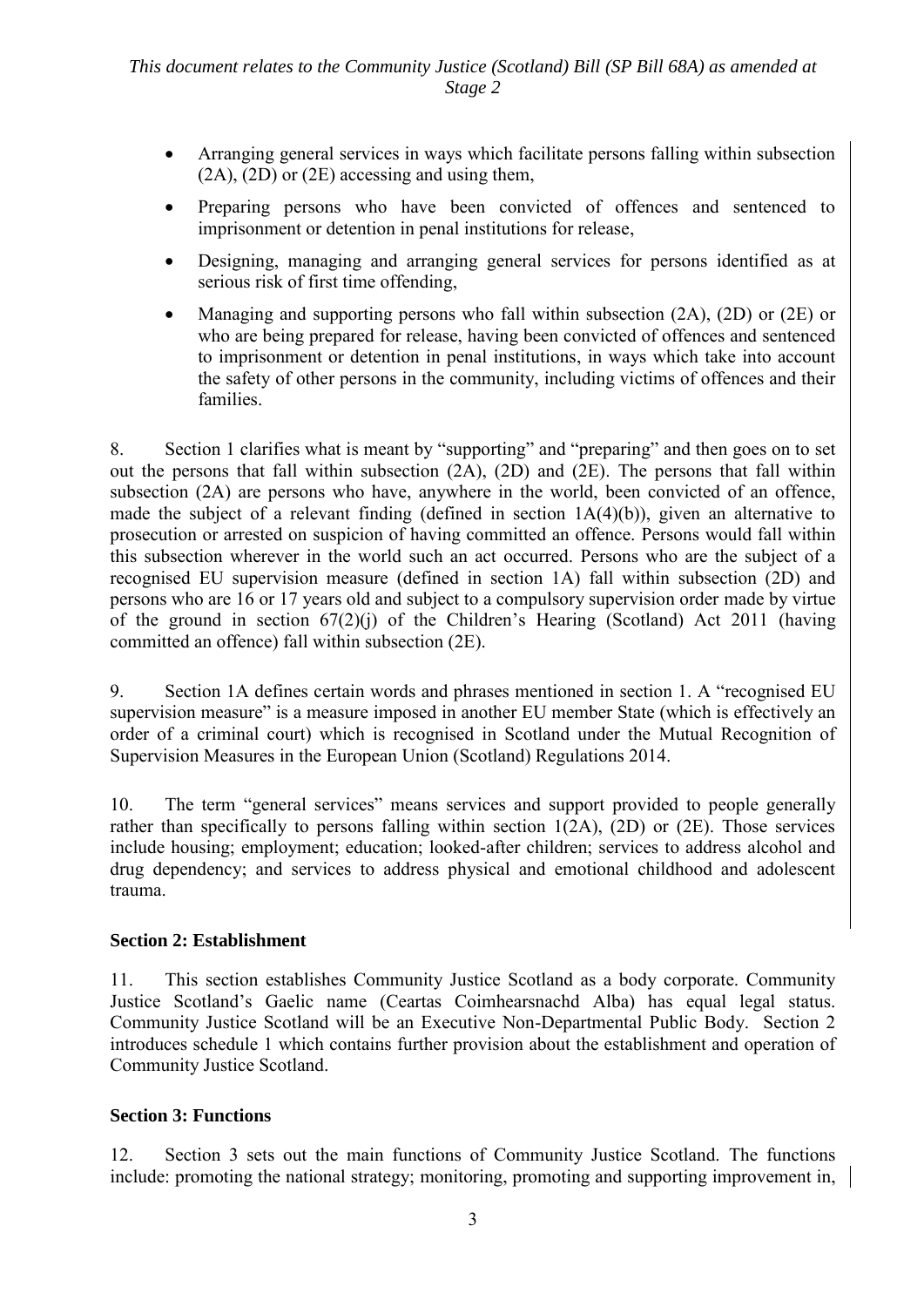# *This document relates to the Community Justice (Scotland) Bill (SP Bill 68A) as amended at Stage 2*

and keeping the Scottish Ministers informed of, performance in relation to the provision of community justice (particularly performance in relation to the achievement of the nationally determined outcomes); promoting and supporting the improvement in the quality and range of community justice (particularly improvement in meeting the needs of persons mentioned in section 1(2A)) and the effective use of the resources available for community justice; and promoting public awareness of the benefits of community disposals and of managing and supporting persons falling with section 1(2A), (2D) or (2E) in the community in order to reduce re-offending.

13. It also makes provision for the Scottish Ministers to confer additional functions on, or transfer another person's functions to, Community Justice Scotland; or make changes to the body's functions in relation to community justice; or remove or transfer functions which have been conferred on or transferred to the body under regulations previously. This power to alter Community Justice Scotland's functions can only be exercised by regulation, and such regulations will be subject to affirmative procedure. Subsection (3) makes clear that Community Justice Scotland also has any other functions conferred by the Bill (such as those in section 27 in relation to the learning and development strategy) or any other enactment.

14. It may be necessary or desirable for Community Justice Scotland to acquire further powers or for existing powers to be modified in response to any changes in the policy or practice of planning, delivering and monitoring of community justice services. The power therefore allows the flexibility to respond to developments as the nature and practice of planning for community justice evolve and the provisions in the Bill take effect. Section 3(5) provides a power to modify other legislation, should it be necessary to transfer existing statutory functions to Community Justice Scotland in future.

15. Before making regulations, Scottish Ministers must consult Community Justice Scotland; each of the other community justice partners; and anyone else they consider appropriate.

#### **Section 4: General powers**

16. This section gives Community Justice Scotland a general power to do anything deemed necessary or expedient in order to carry out, or conducive to the exercise of, its functions. This could include publicity, or asset management, for example.

#### **Section 5: Provision of information, advice or assistance**

17. Section 5 requires community justice partners (other than the Scottish Ministers) to provide information, advice or assistance to Community Justice Scotland if it requests these to help carry out its functions.

#### **Section 6: Funding**

18. Section 6 allows the Scottish Ministers to make grants to Community Justice Scotland to allow it to carry out its functions, or for any purpose specified by them in connection with its functions, subject to any conditions the Scottish Ministers may determine, such as repayment. This could include funding to commission national research or for the development of national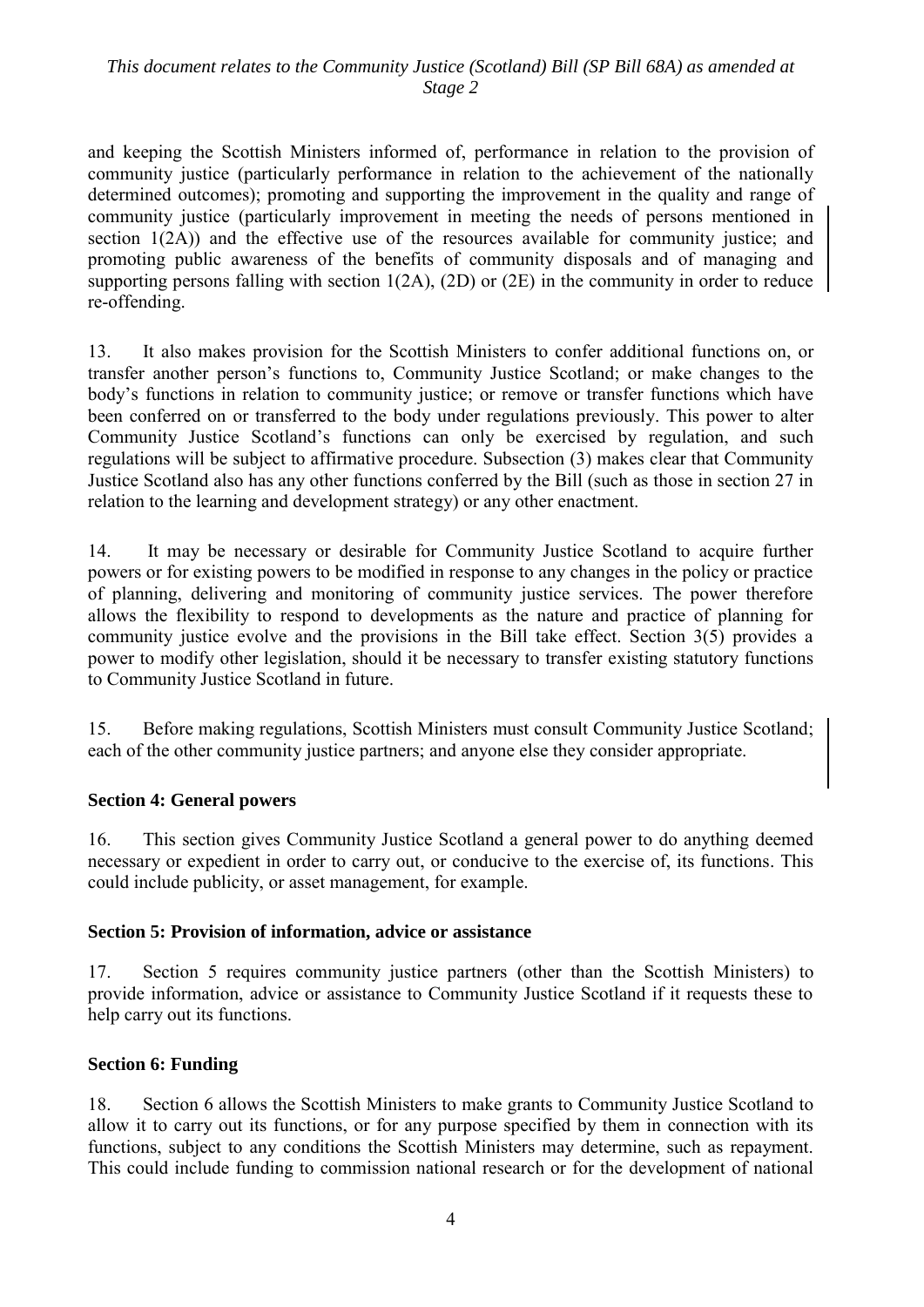offender programmes like the "Caledonian System", which is an existing programme aimed at addressing domestic violence.

# **Section 7: Directions and guidance**

19. Section 7 requires Community Justice Scotland to have regard to guidance issued by Scottish Ministers and to comply with any direction issued by the Scottish Ministers about the carrying out of its functions. The Scottish Ministers may also vary or revoke a direction or guidance. Any document issued or varied under this section must be laid by the Scottish Ministers before the Scottish Parliament and published.

#### **Section 8: Governance and accountability**

20. Section 8 provides that that Community Justice Scotland must operate in a way which is proportionate, transparent, accountable and consistent with the principles of good governance which appears to it to constitute best practice.

#### **Section 9: Corporate plan**

21. Section 9 sets out the arrangements to be observed by Community Justice Scotland when preparing its corporate plan. Once established, Community Justice Scotland must prepare a plan setting out how it intends to exercise its functions as soon as is reasonably practicable. When preparing the plan, Community Justice Scotland must have regard to the national strategy and must consult each of the community justice partners; such third sector bodies involved in community justice (as defined in section 12A(1)) as it considers appropriate; and, such other persons it considers appropriate. The plan must be submitted to the Scottish Ministers as soon as practicable after Community Justice Scotland is established. The Scottish Ministers may approve the plan with modifications, if they consider this appropriate. Should the Scottish Ministers wish to modify the plan, they must first consult Community Justice Scotland. Following approval, the Scottish Ministers must lay a copy of the plan before the Scottish Parliament. Thereafter, Community Justice Scotland must publish the plan as soon as is reasonably practicable.

22. Community Justice Scotland must review the corporate plan as soon as reasonably practicable following publication of a revised national strategy. Otherwise, Community Justice Scotland may review it at any time. Should Community Justice Scotland decide to revise the plan following a review, the revised plan must follow the same processes for preparation, submission, approval and review as set out in the paragraph above.

#### **Section 10: Annual reports on exercise of functions**

23. Section 10 requires Community Justice Scotland to prepare and publish an annual report as soon as reasonably practicable after the end of each financial year. The report must provide information on the exercise of Community Justice Scotland's functions. In preparing the report, Community Justice Scotland must engage with each of the community justice partners; such third sector bodies involved in community justice as it considers appropriate; and, anyone else it considers appropriate – which could, for example, include wider stakeholders and delivery partners. Community Justice Scotland must send a copy of the report to the Scottish Ministers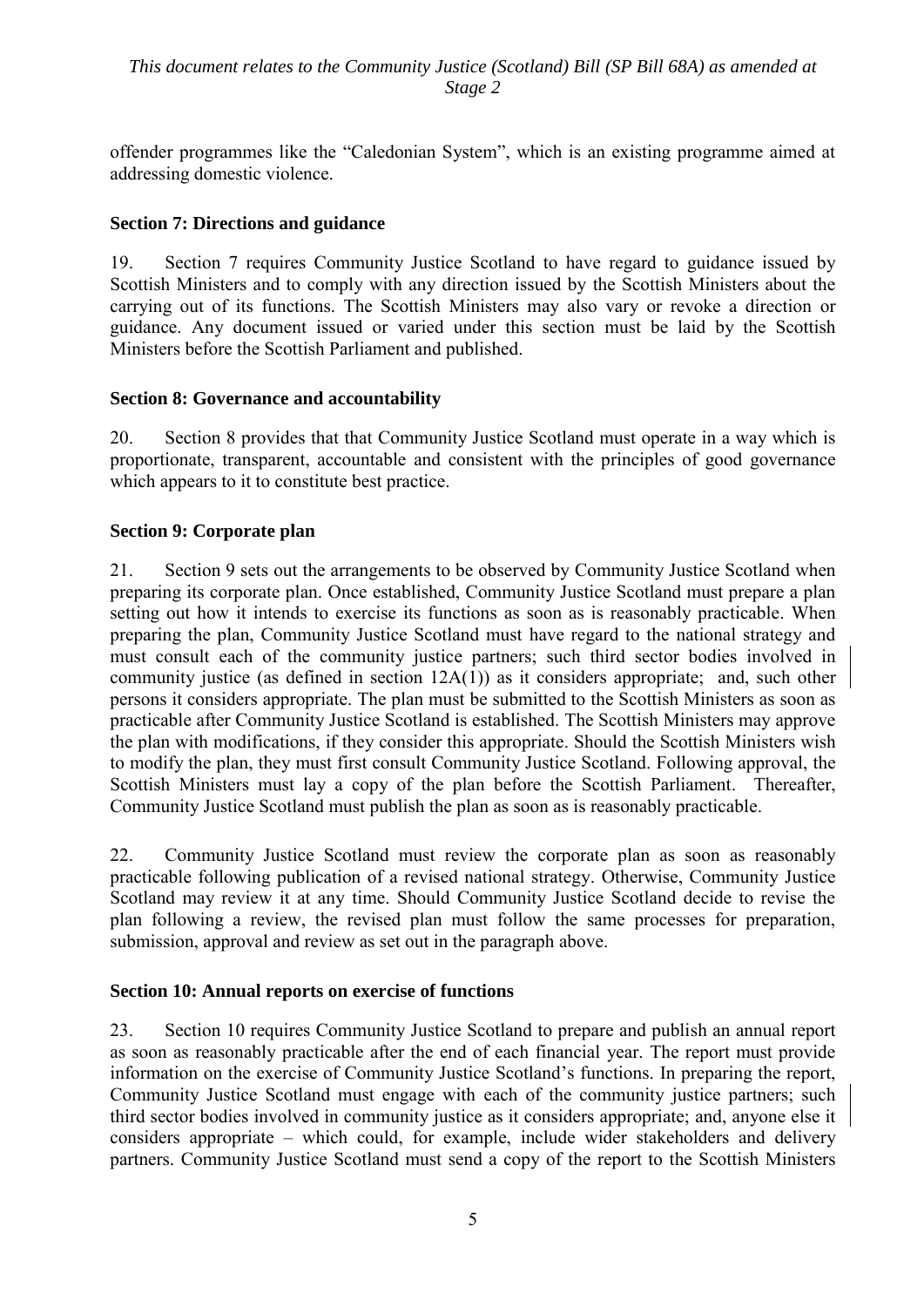who must lay it before the Scottish Parliament. Once the report is laid before the Scottish Parliament, Community Justice Scotland must publish it.

# **Section 11: Accounts**

24. Section 11 requires Community Justice Scotland to keep proper accounts and to prepare and send to the Scottish Ministers a statement of accounts as soon as reasonably practicable after the end of each financial year. The Scottish Ministers may direct the form, content and method of preparation of the statement. The Scottish Ministers must send a copy of each statement of accounts to the Auditor General for Scotland for auditing.

# **Section 12: Community justice partners**

25. Subsection (1) defines "community justice partners" for the purposes of the Bill. This is a list of persons who are considered to have functions in relation to community justice. The Scottish Ministers are included as a community justice partner with the expectation that the Scottish Prison Service will represent Ministers in carrying out certain functions under the Bill.

26. The Bill contains a number of functions which are to be exercised in respect of the separate local authority areas of Scotland. Those functions are to be exercised by those of the list of community justice partners who are relevant to the area, acting jointly. Subsection (2) therefore identifies the group of partners who are to have these functions in relation to a local authority area.

27. Subsection (3) enables the Scottish Ministers to make regulations which add to, remove from, or amend, this list of partners. Any such regulations are subject to affirmative procedure.

#### **Section 12A: Third sector bodies involved in community justice**

28. Subsection (1) defines what is meant by references in the Bill to a third sector body which is involved in community justice. It means a third sector body which provides a service in relation to community justice or which represents or promotes the interests of persons referred to in subsection (2). The persons referred to in subsection (2) are those persons who fall within section 1(2A), (2D) or (2E), or persons who are being prepared for release from imprisonment or detention in a penal institution. The term "third sector body" is defined in section 32.

#### **Section 13: National strategy in relation to community justice**

29. Section 13 requires the Scottish Ministers to publish a national strategy for community justice within a year of the section coming into force. The purpose of the strategy is to provide the strategic vision for community justice in Scotland. The strategy may contain such material in relation to community justice as the Scottish Ministers consider appropriate, such as details of the aims of community justice or the actions proposed to achieve these aims; action that Ministers propose to take or consider others should take; information about such action in relation to early intervention, diversion from prosecution and youth offending; and action Ministers consider others should take to facilitate access to housing services for persons released from imprisonment or detention. In preparing the strategy the Scottish Ministers must consult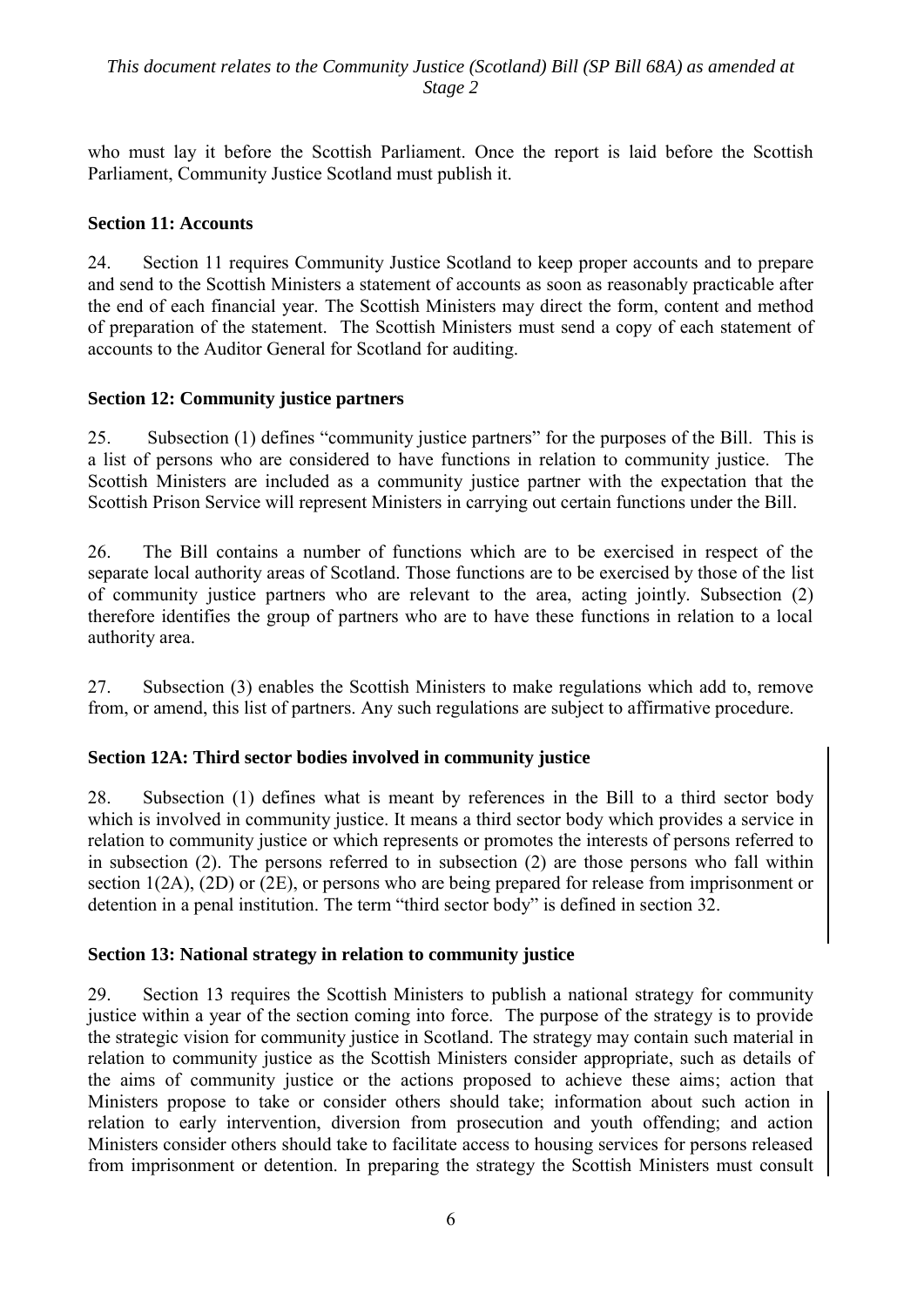each of the community justice partners; such third sector bodies involved in community justice and such other persons as they consider appropriate. As soon as reasonably practicable after the strategy has been published, Scottish Ministers must lay a copy before the Scottish Parliament.

# **Section 14: Review of national strategy**

30. Section 14 requires the Scottish Ministers to review the national strategy for community justice within 5 years of the publication of the first strategy. Thereafter, they may review the strategy at such time as they see fit but at the latest within five years of the last review. When reviewing or revising the strategy the Scottish Ministers must consult Community Justice Scotland, each of the other community justice planning partners, such third sector bodies involved in community justice and such other persons they consider appropriate. The Scottish Ministers must then either publish a revised strategy or, publish a statement indicating that they consider that the strategy should not be revised. After a revised strategy has been published, the Scottish Ministers must lay a copy before the Scottish Parliament as soon as reasonably practicable. Once published, the revised strategy becomes subject to this section as though it was the original strategy.

#### **Section 15: National performance framework in relation to community justice**

31. Section 15 requires the Scottish Ministers to publish a national performance framework no later than one year after this section comes into force. In preparing the framework, the Scottish Ministers must consult the other community justice partners; such third sector bodies involved in community justice as they consider appropriate; and, anyone else that Scottish Ministers consider appropriate. The framework will set out outcomes ("nationally determined outcomes") and corresponding indicators ("national indicators"). It may contain such other information as the Scottish Ministers consider appropriate, including indicators in relation to access to and use of housing services, which will be used to measure performance. The framework may also contain advice or guidance as appropriate.

#### **Section 16: Review of national performance framework**

32. Section 16 requires Community Justice Scotland to review the national performance framework within 5 years of the publication of the original framework. Thereafter, they may review the framework when they see fit but at the latest, within five years of the last review. When reviewing the framework, Community Justice Scotland must take account of the national strategy in place at that time; and must consult community justice partners (other than Scottish Ministers); such third sector bodies involved in community justice as it considers appropriate; and, any other appropriate persons. Community Justice Scotland may, following a review, propose changes to the framework to Scottish Ministers or publish a statement indicating that they consider no revision to be required. Scottish Ministers may amend or reject any such proposals, but must consult Community Justice Scotland before doing so. Should Scottish Ministers accept the proposed changes, then they must as soon as practicable revise and publish the revised framework. Should the Scottish Ministers reject a proposal to revise the framework, then they must publish a statement to that effect. Once published, the revised framework becomes subject to this section as though it was the original framework.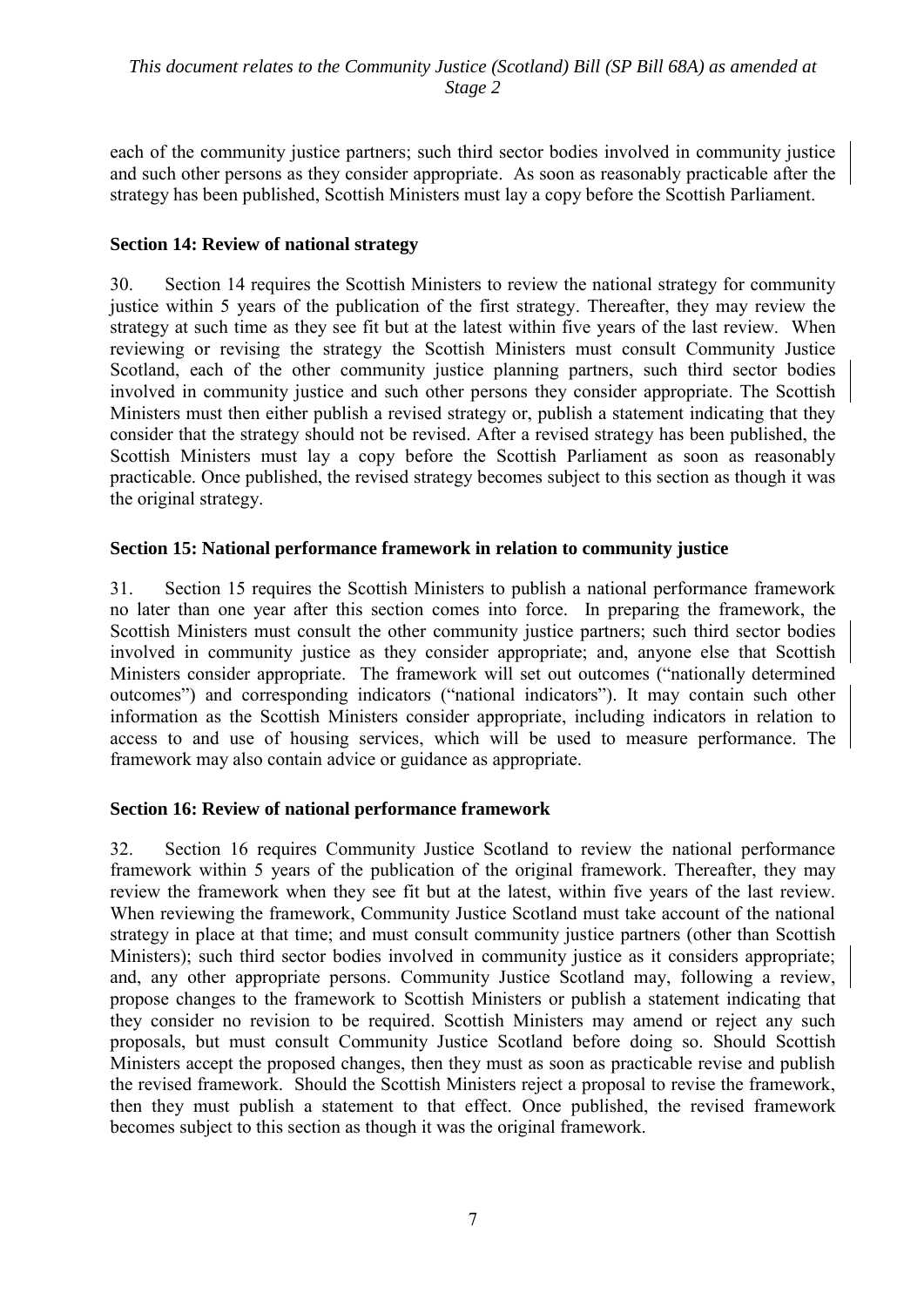## **Section 17: Community justice outcomes improvement plan**

33. Section 17 requires community justice partners to publish a community justice outcomes improvement plan for the area of a local authority in accordance with a timescale set by the Scottish Ministers in regulations. Regulations establishing a timescale for production of the plan will be subject to the negative procedure. The plan must set out the community justice partners' assessment of the extent to which each nationally determined outcome has been achieved in the area, or how close an outcome is to being achieved. Thereafter, the plan should specify whether each outcome should be a priority in light of that assessment. Finally, the plan should detail what action the partners will take, either jointly or individually, to achieve, or maintain the achievement of, each outcome. In assessing the extent to which each outcome has been achieved, partners must use the national indicators.

34. The plan may also include other material in relation to community justice which the partners consider appropriate, and additional outcomes ("locally determined outcomes") which they consider should be prioritised in their area. Community justice partners must also set out which indicators they will use to measure performance in achieving these outcomes, and the action they will take to achieve or maintain the achievement of them.

35. As soon as reasonably practicable after publishing the community justice outcomes improvement plan, the community justice partners must send a copy to Community Justice Scotland.

## **Section 18: Preparation of community justice outcomes improvement plan**

36. Local planning in partnership in communities across Scotland is a key part of the community justice model which the Bill takes forward and the community justice outcomes improvement plan will be the primary document planning partners will use to set out their progress towards achieving outcomes together with the action they intend to take to further achieve outcomes over the next reporting period. In preparing the community justice outcomes improvement plan, the community justice partners must have regard to the national strategy, the national performance framework, and the local outcomes improvement plan for their area prepared under section 6(1) of the Community Empowerment (Scotland) Act (2015). Community justice partners must also consult Community Justice Scotland, third sector bodies involved in community justice in relation to the area, relevant community bodies and any other person they consider appropriate. They must also make reasonable efforts to determine which third sector bodies and community bodies are likely to be able to contribute to the preparation of the plan, and make reasonable efforts to secure and facilitate their participation.

#### **Section 19: Review of community justice outcomes improvement plan**

37. Section 19 requires community justice partners to review their community justice outcomes improvement plan after the publication of: a revised national strategy for community justice; a revised national performance framework; or a revised local outcomes improvement plan in relation to the area prepared under section 7(5) of the Community Empowerment (Scotland) Act 2015. Community justice partners may otherwise revise community justice outcomes improvement plans from time to time. After the community justice outcomes improvement plan has been reviewed, the partners may decide to publish a revised version. If a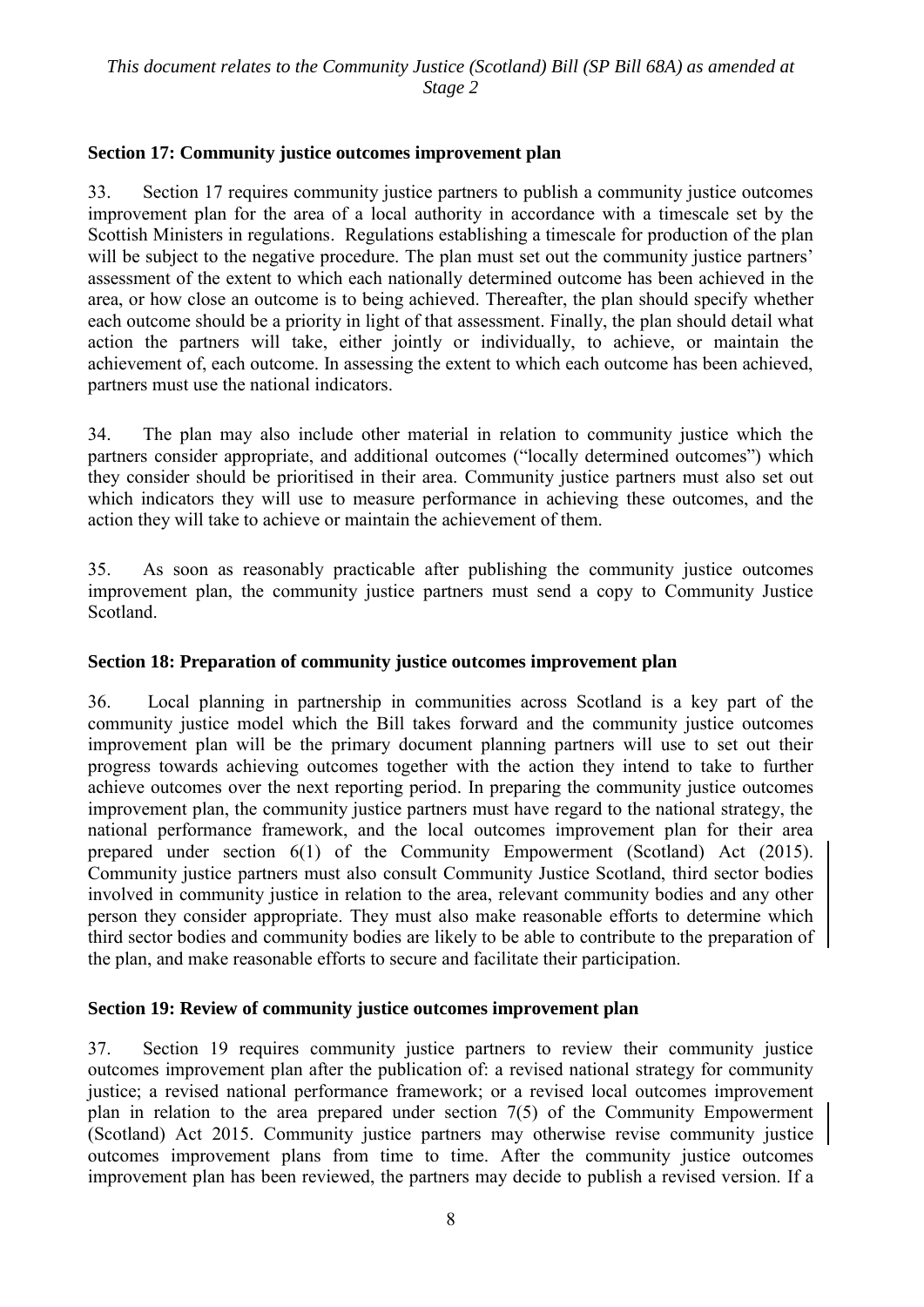revised plan is not to be published following a review, partners must publish a statement to that effect.

38. When reviewing or revising the community justice outcomes improvement plan the partners must have regard to the national strategy, the national performance framework, and the local outcomes improvement plan. They must also make reasonable efforts to secure the participation of community bodies that are likely to be able to contribute to the review or revision of the plan, and make reasonable efforts to secure the participation of such bodies in such revision or review. They must take reasonable steps to enable such a body which wishes to take part in the review process to do so.

39. As soon as reasonably practicable after publishing a revised community justice outcomes improvement plan, the community justice partners must send a copy to Community Justice Scotland. After a revised plan is published, the above steps in relation to revision, review and publication apply to it as they did to the previous plan.

# **Section 20: Reports on performance in relation to community justice outcomes**

40. Section 20 requires community justice partners to publish a report setting out their assessment on whether the nationally determined outcomes and any locally determined outcomes were achieved in their area during the period of the report. The report must set out the action taken by the community justice partners in the period of the report to achieve the outcome and their assessment of whether each outcome was being met. Where an outcome was not being achieved, the report must set out the progress towards its achievement. In making their assessment, they must use the relevant indicators set out in their community justice outcomes improvement plans. The section then sets out what is meant by "relevant indicators".

41. When preparing the reports, the community justice partners must consult each third sector body involved in community justice in relation to the area; such community bodies in relation to the area as they consider appropriate; and, such other parties as they consider appropriate. This report must be made published as soon as reasonably practicable after the end of each reporting period and a copy sent to Community Justice Scotland.

42. The timing of the first reporting period will be set by the Scottish Ministers by regulations which are subject to the negative procedure. Thereafter, the end of subsequent reporting periods will fall on the anniversary of the end of the first reporting period.

#### **Section 21: Guidance in relation to community justice outcomes improvement planning**

43. Section 21 requires community justice partners to have regard to any guidance issued by the Scottish Ministers about the exercise of the functions relating to outcomes improvement planning and reporting. Before issuing such guidance, the Scottish Ministers must consult each other person to whom it relates and anyone else they consider appropriate. Guidance issued under this section must be published.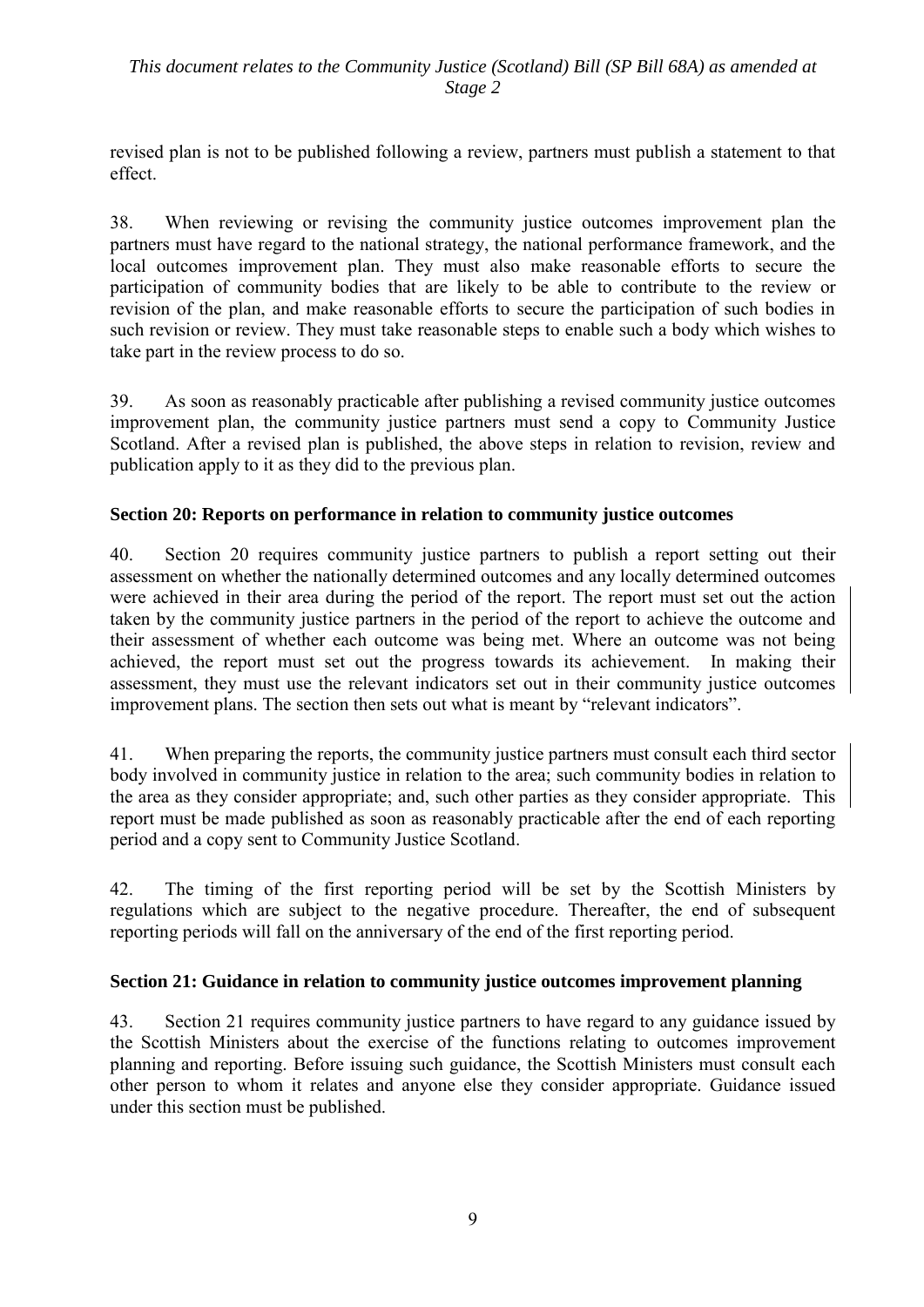# **Section 22: Duty to have regard to community justice outcomes improvement plan**

44. Section 22 requires community justice partners to have regard to the community justice outcomes improvement plans for the area of a particular local authority when exercising the partners' functions in relation to community justice in the relevant area.

## **Section 23: Monitoring of performance in relation to community justice outcomes**

45. Section 23 requires Community Justice Scotland to monitor performance in the achievement of outcomes in each local authority area, using relevant indicators. Community Justice Scotland must also from time to time report to the community justice partners for the area of each local authority area on its assessment of their performance. Community Justice Scotland may direct community justice partners to publish the report, or information within it. Community justice partners must also, within a specified timescale, comply with a direction to inform Community Justice Scotland of the actions the partners have taken or plan to take, in order to respond to the report. Where they do not intend to take action in response to the report, they must notify Community Justice Scotland of that fact.

#### **Section 25: Annual report on performance in relation to community justice outcomes**

46. Section 3(1)(b) of the Bill requires Community Justice Scotland to keep the Scottish Ministers informed of performance in the provision of community justice, particularly the achievement of nationally determined outcomes. In this regard, section 25 requires Community Justice Scotland to publish a report, as soon as reasonably practicable after 31 March in each year, setting out its assessment of performance in Scotland as a whole in relation to the achievement of the national outcomes. In assessing performance for the purpose of the report, Community Justice Scotland must use the national indicators. When preparing the report, Community Justice Scotland must consult the community justice partners; such third sector bodies involved in community justice as it considers appropriate; and, any other persons it considers appropriate. Community Justice Scotland must lay a copy of the report before the Parliament as soon as reasonably practicable after the report has been published.

# **Section 25A: Performance improvement activity**

47. This section provides that Community Justice Scotland, in exercise of its general powers, to fulfil its function in section 3(1)(b), may identify, establish or promote good practice in relation to community justice outcomes improvement planning and reporting generally, and in relation to the provision of community justice; it may provide advice, guidance or assistance to the community justice partners in relation to planning and reporting and in relation to the provision of community justice; and it may make local or national improvement recommendations (as elaborated on in sections 25B and 25C).

# **Section 25B: Local improvement recommendations**

48. This section provides the detail of the recommendation that Community Justice Scotland may make to the community justice partners on actions which it considers are necessary in order to achieve a nationally or locally determined outcome, or which would improve performance in achieving such outcomes, or any other aspect of community justice. These recommendations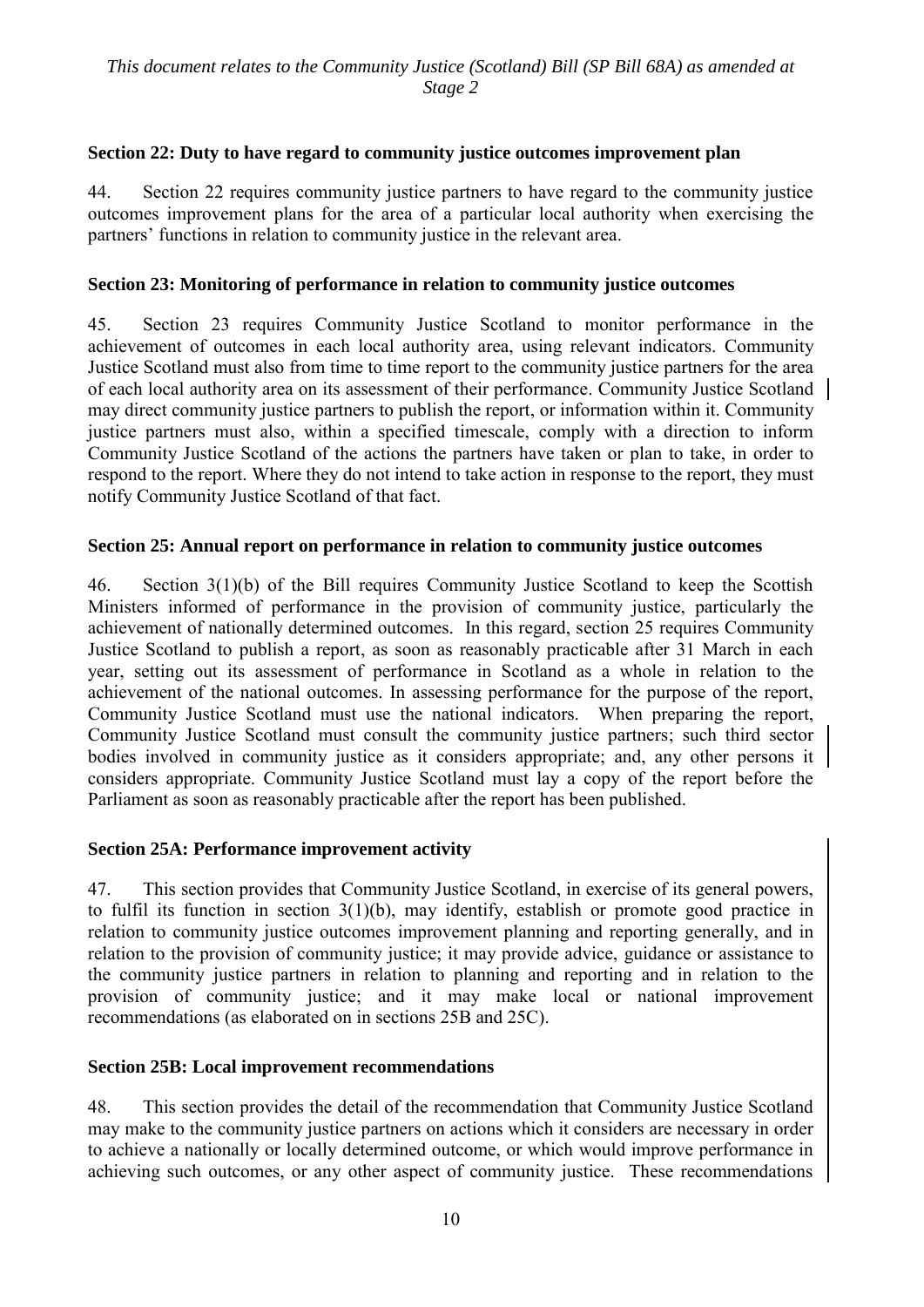may be made to the community justice partners of a particular local authority area. The community justice partners must comply with any direction issued by Community Justice Scotland and must publish the recommendation or specified information in the recommendation. They must also notify Community Justice Scotland, as soon as reasonably practicable after the recommendation has been made, of the action that they have taken or propose to take or of their intention not to take any action in response to the recommendation.

## **Section 25C: National improvement recommendations**

49. This section provides the detail of the recommendation that Community Justice Scotland may make to the Scottish Ministers on actions which it considers are necessary in order to achieve a nationally determined outcome, or which would improve performance in achieving such outcomes, or any other aspect of community justice. These recommendations apply to Scotland as a whole or in the area of a particular local authority. Recommendations must be published by Community Justice Scotland as soon as reasonably practicable after they have been made.

# **Section 26: Ability of Community Justice Scotland to develop and arrange services**

50. This section provides that in exercise of its general powers, Community Justice Scotland is able to carry out a number of activities related to the provision of community justice services (either alone or in partnership with others), while making clear that Community Justice Scotland itself is not a provider of such services.

51. Community Justice Scotland may identify the need for a service; design a suitable model for delivering the service; and make arrangements for the provision of the service (for example, identifying suitable suppliers or undertaking procurement). It may take these actions on its own and encourage or assist or collaborate with community justice partners. The services referred to may be developed or arranged for delivery at national or local level. Before carrying out these activities, Community Justice Scotland must consider the suitability of those services for the local area and whether it would be appropriate to collaborate with others. Community Justice Scotland must also consult the community justice partners; such third sector bodies involved in community justice as it considers appropriate; and anyone else it considers appropriate.

52. The section also requires Community Justice Scotland to comply with any request from the Scottish Ministers in relation to the arrangement or development of community justice services. Before making such a request, the Scottish Ministers must consult the community justice partners; such third sector bodies involved in community justice as it considers appropriate; and anyone else they consider appropriate.

#### **Section 27: Strategy for innovation, learning and development**

53. No later than one year after this section comes into force, Community Justice Scotland must publish a strategy for innovation, learning and development. The content of the strategy is for Community Justice Scotland to determine but it may include such material about innovation, learning and development in relation to community justice as Community Justice Scotland considers appropriate. In preparing the strategy, Community Justice Scotland must have regard to the national strategy for community justice and the national performance framework.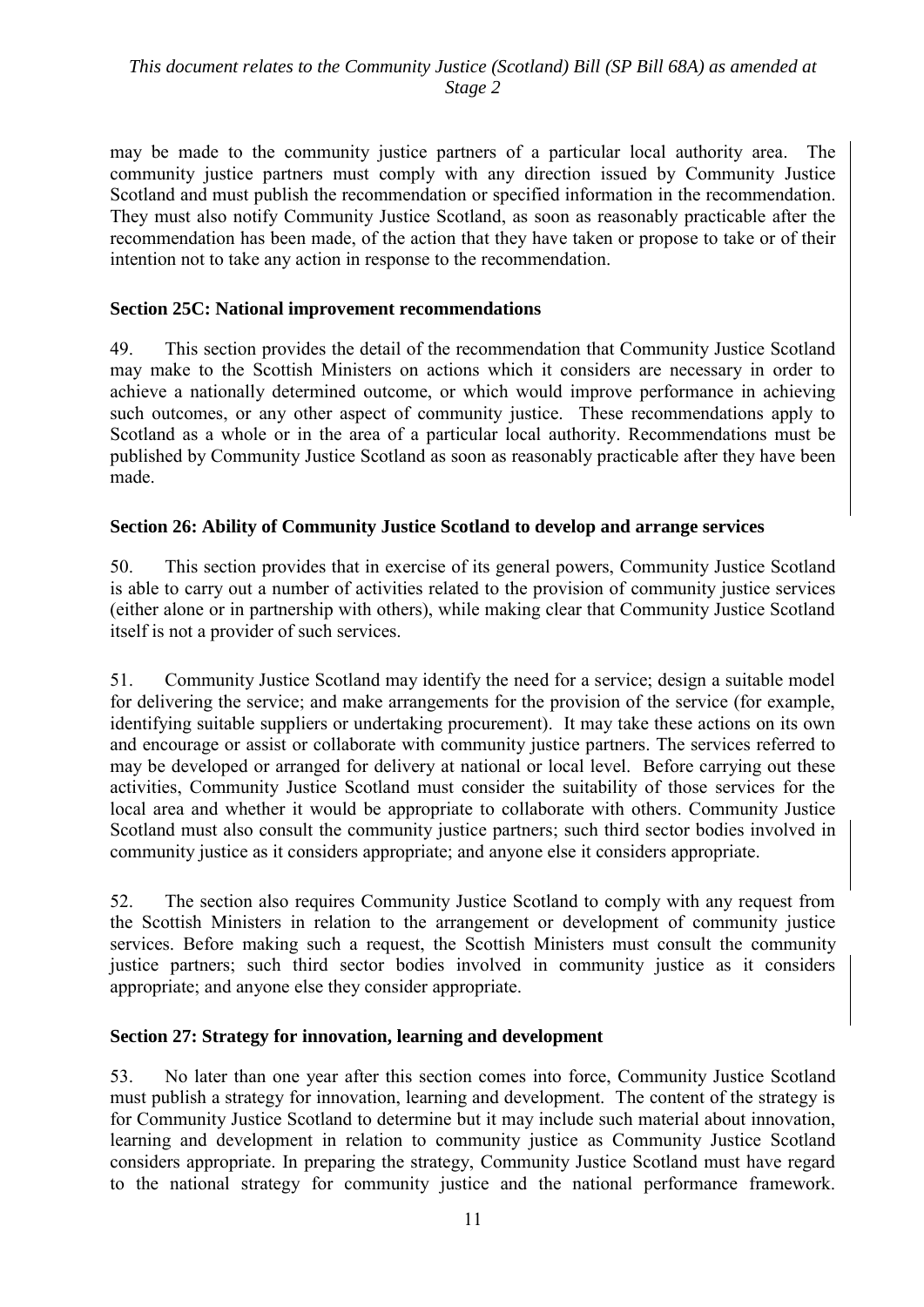Community Justice Scotland must also consult each community justice partner; such third sector bodies involved in community justice as it considers appropriate; and anyone else it considers appropriate when preparing the strategy.

## **Section 28: Review of strategy for innovation, learning and development**

54. Community Justice Scotland must review the strategy for innovation, learning and development within 5 years of the publication of the first strategy. Thereafter, it may review the strategy at such time as it sees fit but, at the latest, within five years of the last review. If, after a review of the strategy, Community Justice Scotland decides to revise it, the revised strategy must be published. If no revision is made, Community Justice Scotland must publish a statement to this effect. When reviewing or revising the strategy Community Justice Scotland must have regard to the national strategy for community justice and the national performance framework and must consult each community justice partner; such third sector bodies involved in community justice as it considers appropriate; and anyone else it considers appropriate. If a revised strategy is published, this section applies to it as though it were the original strategy.

#### **Section 29: Innovation, learning and development activity**

55. Section 29 sets out a range of actions that Community Justice Scotland may take in connection with the strategy for innovation, learning and development. The actions include conducting or commissioning research; identifying, establishing or promoting good practice; and developing or providing education or training and related materials. Community Justice Scotland may also require, encourage or assist community justice partners or other persons to carry out these actions. A community justice partner must comply with a requirement made by Community Justice Scotland in relation to this. Community Justice Scotland must also comply with a request from the Scottish Ministers that it conducts or commissions particular research, establishes or promotes particular good practice, or develops or provides particular education or training. Community Justice Scotland may charge for any education or training it develops or for materials to be used for education or training which it develops or provides.

#### **Section 30: Duty of co-operation**

56. Section 30 requires Community Justice Scotland, each community justice partner and the community justice partners for each local authority to co-operate with each other in carrying out their respective functions in the context of community justice. Co-operation may include information-sharing; providing advice and assistance; co-ordinating activities; and jointly funding activities.

#### **Section 31: Abolition of community justice authorities**

57. Section 31 abolishes community justice authorities and revokes the Order (SSI 2006/182) which established them; and repeals sections 3 to 9 of the Management of Offenders etc. (Scotland) Act 2005.

#### **Section 32: Interpretation**

58. Section 32 defines certain expressions used in the Bill.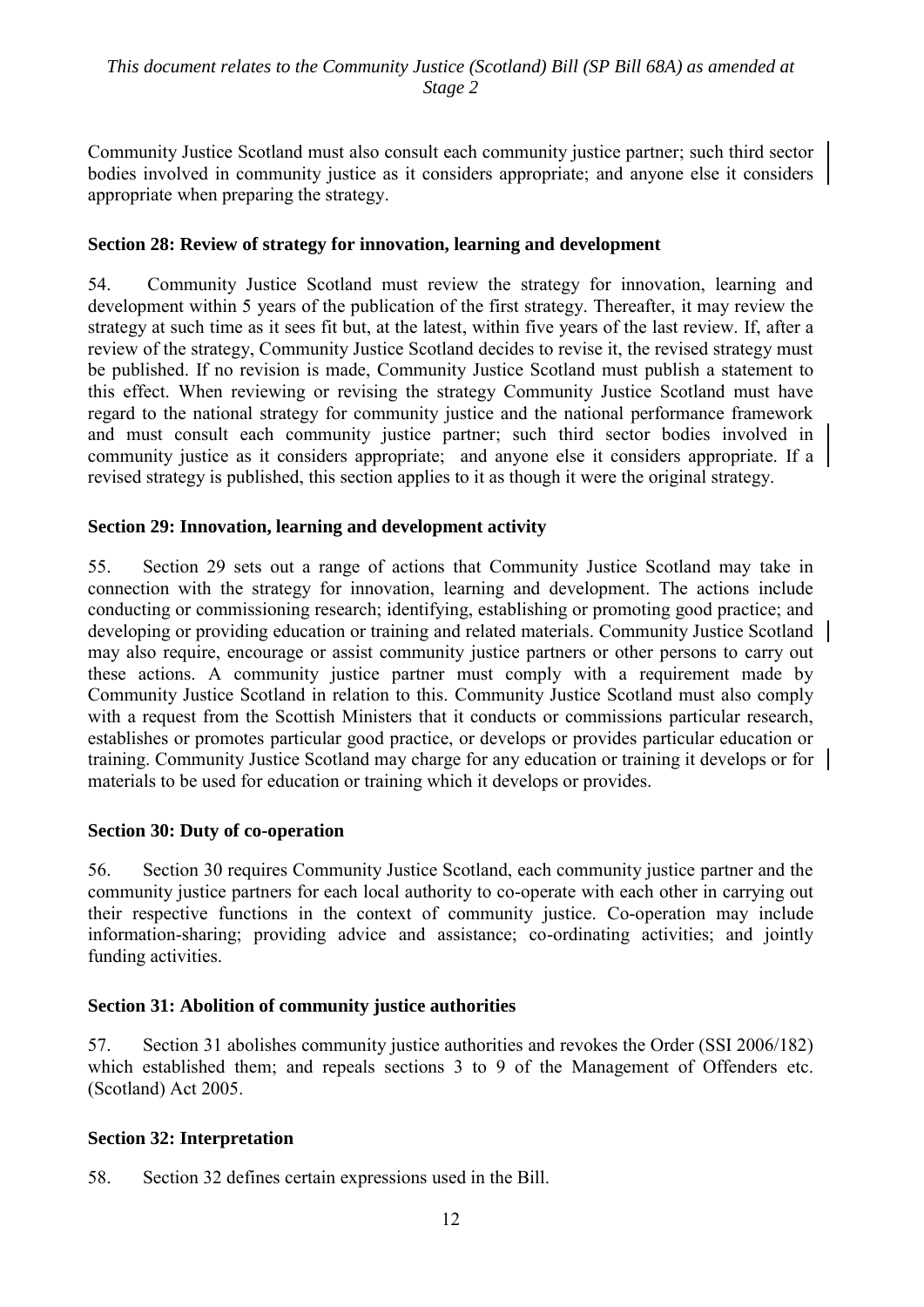# **Section 33: Consequential and minor modifications**

59. Section 33 introduces schedule 2 to the Bill, which modifies other pieces of legislation in consequence of its provisions.

## **Section 34: Regulations**

60. Section 34 provides that powers under the Bill to make regulations may make different provision for different purposes; and may include supplementary, incidental, consequential, transitional, transitory or saving provision.

#### **Section 35: Ancillary provision**

61. This section allows the Scottish Ministers to make ancillary provision by regulations. Generally, such regulations are subject to negative procedure but any regulations which add to, replace or omit any part of the text of an Act are subject to the affirmative procedure.

# **SCHEDULE 1**

62. This schedule is introduced by section 2 and makes further provisions on the membership, procedures and staffing of Community Justice Scotland.

#### **Paragraph 3: Membership**

63. Paragraph 3 sets out a number of provisions for the membership of Community Justice Scotland. In particular, a member is to be appointed by the Scottish Ministers to the role of chair. There are to be at least five and no more than eight additional members and they will also be appointed by the Scottish Ministers. A list is provided of those public office holders who may not be appointed as a member. The Scottish Ministers may vary the maximum and minimum number of members by regulations subject to the negative procedure. This paragraph also provides for the members to elect one of their number to deputise for the chair in appropriate circumstances.

#### **Paragraph 4: Tenure etc.**

64. Paragraph 4 sets out provisions relating to the tenure of appointments. In particular, the Scottish Ministers determine the period of appointment for members of Community Justice Scotland and may re-appoint those who already have been members. The total period of appointment must not exceed eight years.

#### **Paragraph 6: Power to end membership**

65. Paragraph 6 confirms that the Scottish Ministers may remove a member who becomes an undischarged bankrupt. The Scottish Ministers may also remove a member where they are satisfied that the member has failed to attend three consecutive meetings of Community Justice Scotland; or where the member is unable to perform the functions required; or where the member is unsuitable to continue being a member.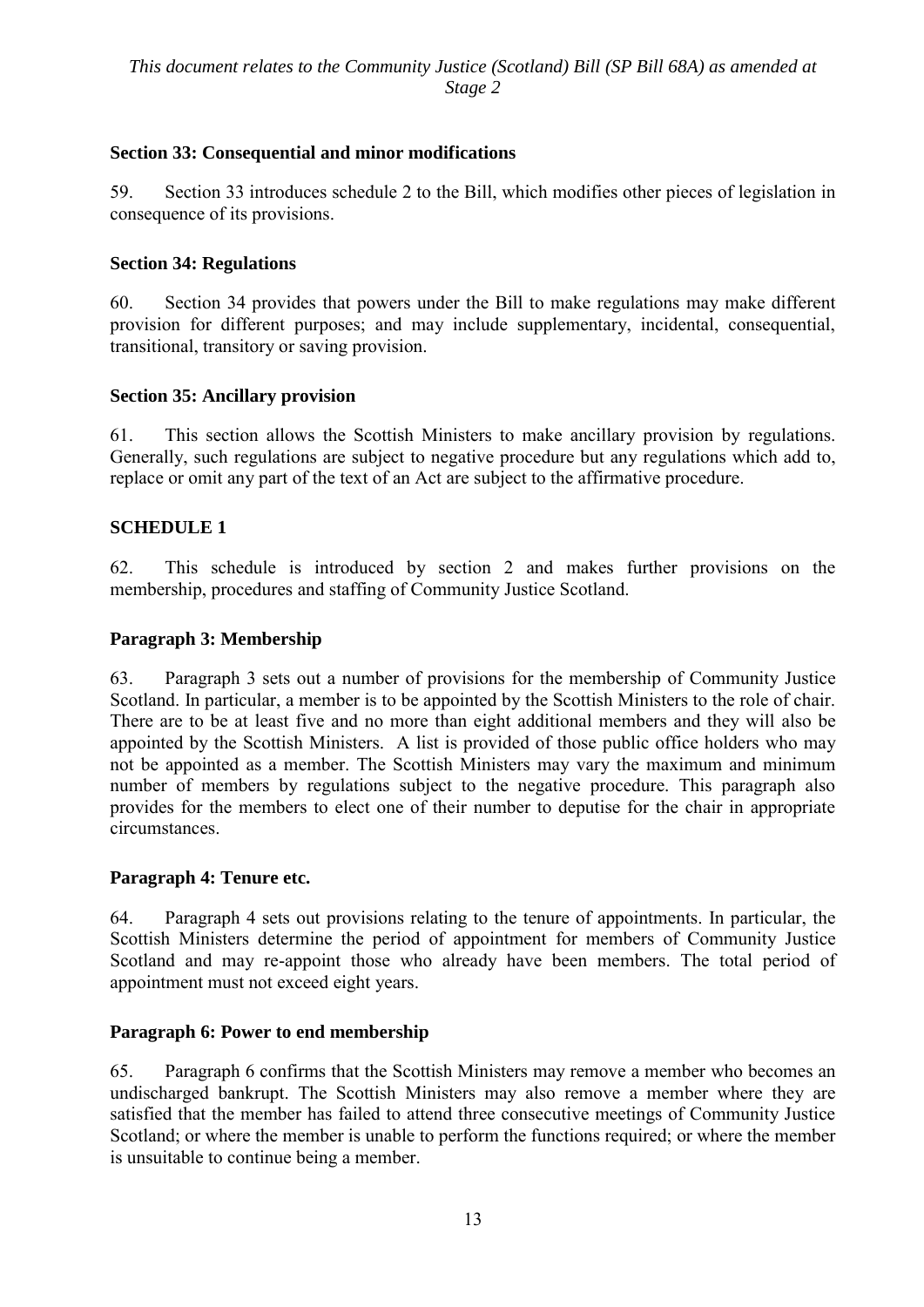# **Paragraph 7: Remuneration and allowances of members**

66. Paragraph 7 makes provision for Community Justice to pay its members remuneration and allowances, as determined by the Scottish Ministers.

# **Paragraph 8: Chief executive and other staff**

67. Paragraph 8 requires Community Justice Scotland to employ a chief executive. The Scottish Ministers will appoint the first chief executive of Community Justice Scotland. Each subsequent chief executive will be appointed by Community Justice Scotland, with approval of Scottish Ministers, on such terms and conditions as it may determine. Community Justice Scotland may also appoint other members of staff on such terms and conditions as Community Justice Scotland, with approval of the Scottish Ministers, determines.

# **Paragraph 9: Pensions, allowances and gratuities**

68. Paragraph 9 provides for Community Justice Scotland, with the approval of the Scottish Ministers, to make arrangements in relation to pensions, allowances and gratuities for its existing and past staff.

# **Paragraph 10: Procedure**

69. Paragraph 10 provides that Community Justice Scotland may regulate its own procedures.

#### **Paragraph 11: Committees**

70. Paragraph 11 makes provision for Community Justice Scotland to establish and operate committees and sub-committees for any purpose relating to its functions. This paragraph also provides that committees may be partially composed of non-members of Community Justice Scotland, but that such committee members may not vote at meetings.

#### **Paragraph 12: Validity of things done**

71. Paragraph 12 makes clear that the validity of proceedings of Community Justice Scotland will be unaffected by any membership vacancies, a defect in the process of appointing members, or the ending of a person's membership under paragraph 5 of schedule 1.

#### **Paragraph 13: Authority to exercise functions**

72. Paragraph 13 provides that Community Justice Scotland may authorise a member, a committee, the chief executive or any other member of staff to exercise its functions.

#### **Paragraph 14: Legislation relating to public bodies**

73. Paragraph 14 inserts a reference to Community Justice Scotland into various pieces of legislation relating to public bodies in Scotland.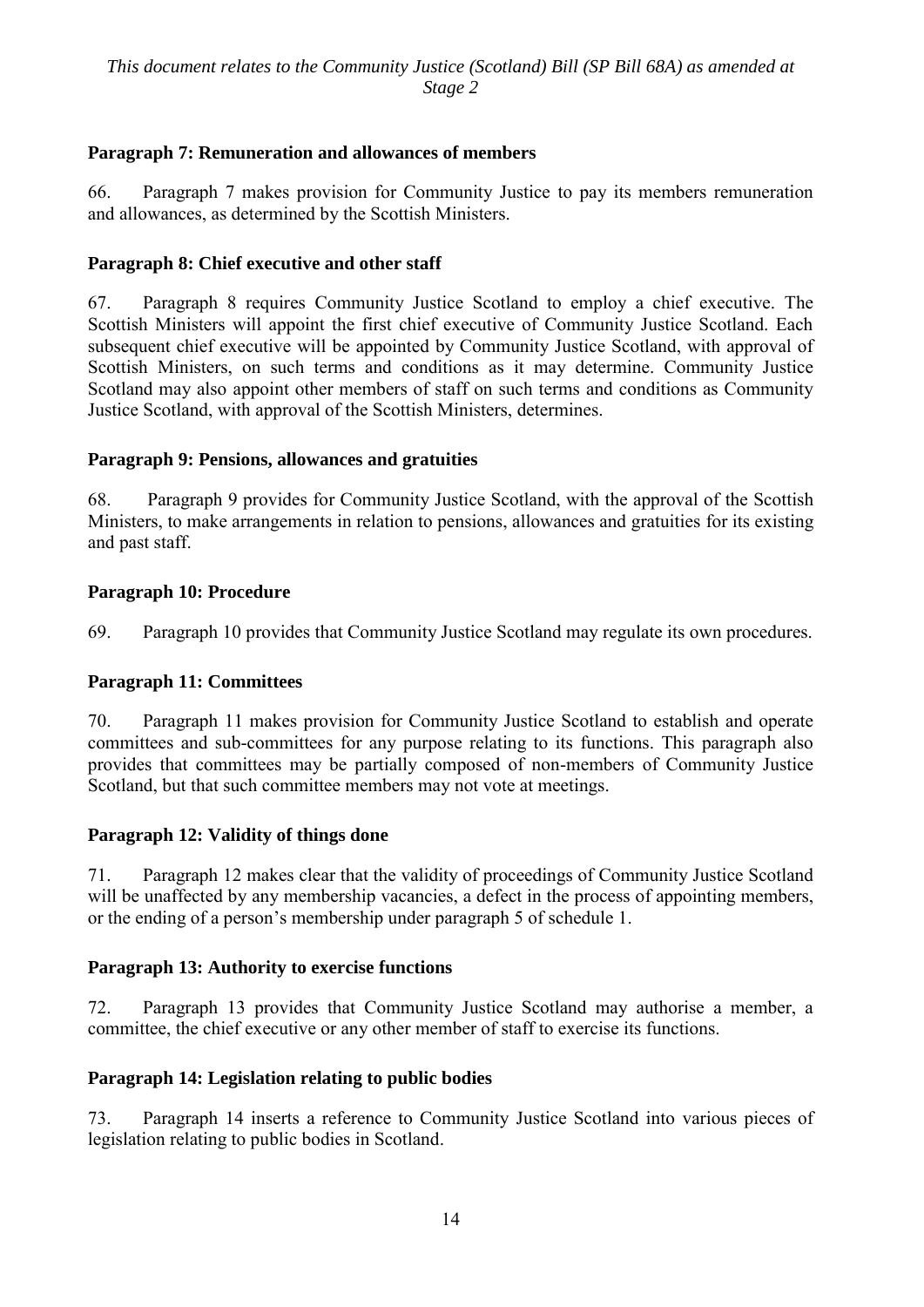# **SCHEDULE 2 – PART 1**

# **Paragraph 1**

74. Paragraph 1 amends section 27 of the Social Work (Scotland) Act 1968 and section 8 of the Management of Offenders etc. (Scotland) Act 2005 so that funding for the delivery of criminal justice social work services will flow direct from the Scottish Ministers to local authorities. At present, funding flows from Scottish Ministers to local authorities via community justice authorities, which are dis-established by the Bill. Paragraph 1(3)(b)(i) reinstates a reference to section 27ZA of the Social Work (Scotland) Act 1968 into section 27A of that Act. This reference was removed by an earlier amendment and it is now considered appropriate to restore it. The effect is to revive the Scottish Ministers' power to provide grants to local authorities in order to provide advice, guidance or assistance to the persons prescribed in the said provision.

# **Paragraph 2**

75. Section 227M of the Criminal Procedure (Scotland) Act 1995 sets out what is required of local authorities and the Scottish Ministers in the arrangements for annual reports on community payback orders. Paragraph 2 amends section 227M and inserts a number of sub-sections to alter the existing arrangements for the submission and timing of reports. The effect of the amendments to section 227M is to require local authorities to submit their report to Community Justice Scotland rather than to the Scottish Ministers, and for Community Justice Scotland to collate the local authority reports into one summarised report which it will lay before the Parliament. The timing of the community payback reports is now to be aligned with the timing requirement for submission of annual performance reports in section 25 of the Bill. The amendments also allow Community Justice Scotland to produce the collated community payback order report alongside, or as part of, the report on performance under section 25 of the Bill.

# **Paragraph 3**

76. As the Bill abolishes community justice authorities, the reference to them in schedule 3 of The Ethical Standards in Public Life etc. (Scotland) Act 2000 is to be deleted. Schedule 3 lists the devolved public bodies who are subject to that Act.

# **Paragraph 4**

77. As the Bill abolishes community justice authorities, the reference to them in paragraph 62A of schedule 1 to the Freedom of Information (Scotland) Act 2002 is to be deleted. Schedule 1 sets out a list of the bodies who are subject to the Act.

# **Paragraph 5**

78. Sub-paragraph (1) and (2) amend the Management of Offenders etc. (Scotland) Act 2005 to remove the references to community justice authorities in section 1 of that Act, in consequence of the abolition of those bodies.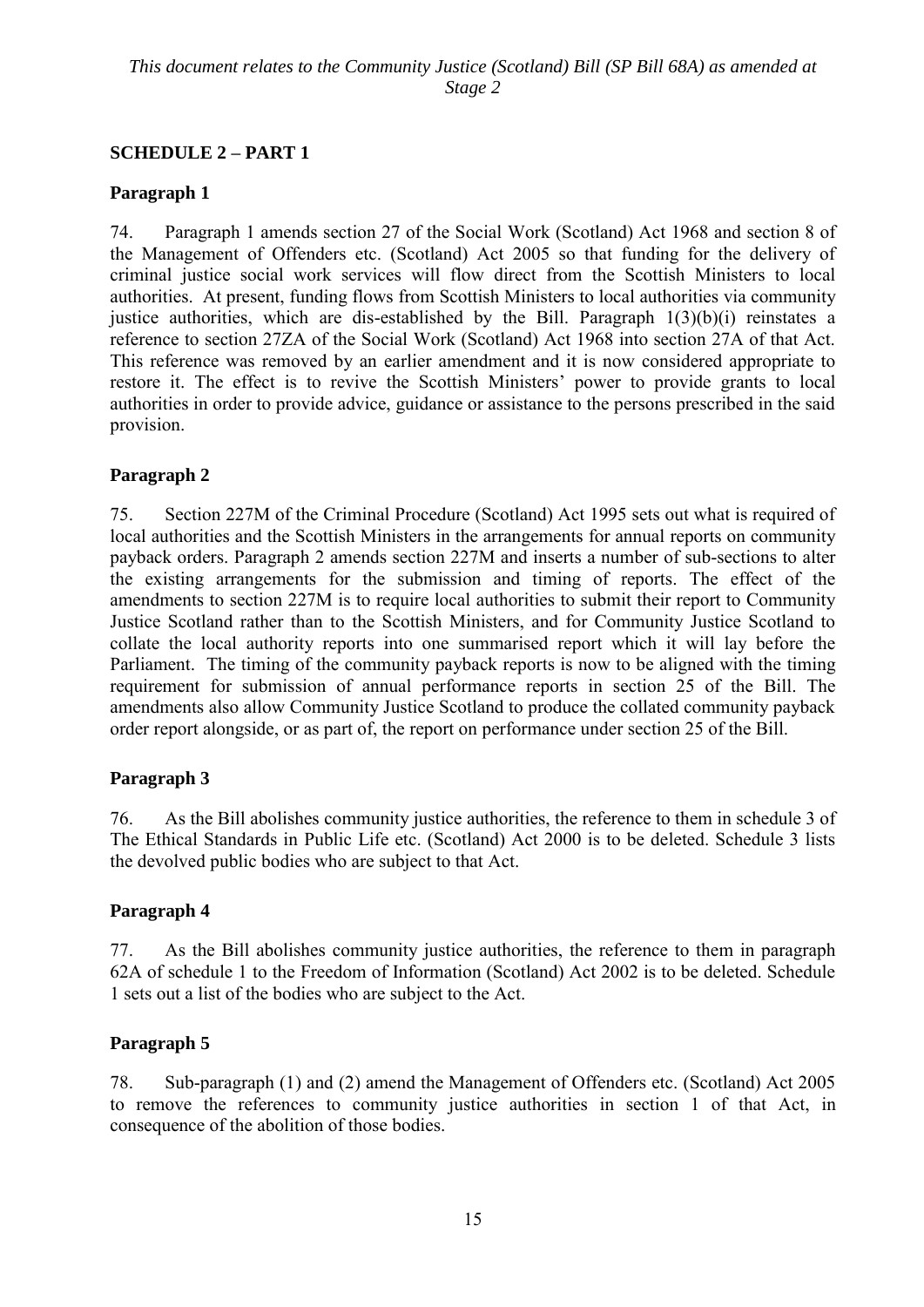79. Sub-paragraph (3) amends the arrangements for assessing and managing risks posed by certain offenders set out in section 11(2) of the Management of Offenders etc. (Scotland) Act 2005. It repeals subsection (2)(c) which requires reports to be submitted by the responsible authorities to the community justice authorities. It also requires that the responsible authorities publish their report on the discharge of their functions conferred by section 10 of the 2005 Act, in such a manner as will ensure that the report is likely to come to the attention of the other community justice partners for the area of the local authority.

80. Sub-paragraph (4) repeals section 21(12) of the Management of Offenders etc. (Scotland) Act 2005 which inserts a reference to community justice authorities in Part 7 of schedule 1 to the Freedom of Information (Scotland) Act 2002.

81. Sub-paragraph (5) removes the reference to community justice authorities from the interpretation section of the Management of Offenders etc. (Scotland) Act 2005.

# **SCHEDULE 2 – PART 2**

82. Paragraph 6 lists three orders associated with the Management of Offenders etc. (Scotland) Act 2005 which are revoked as a consequence of the abolition of community justice authorities by the Bill.